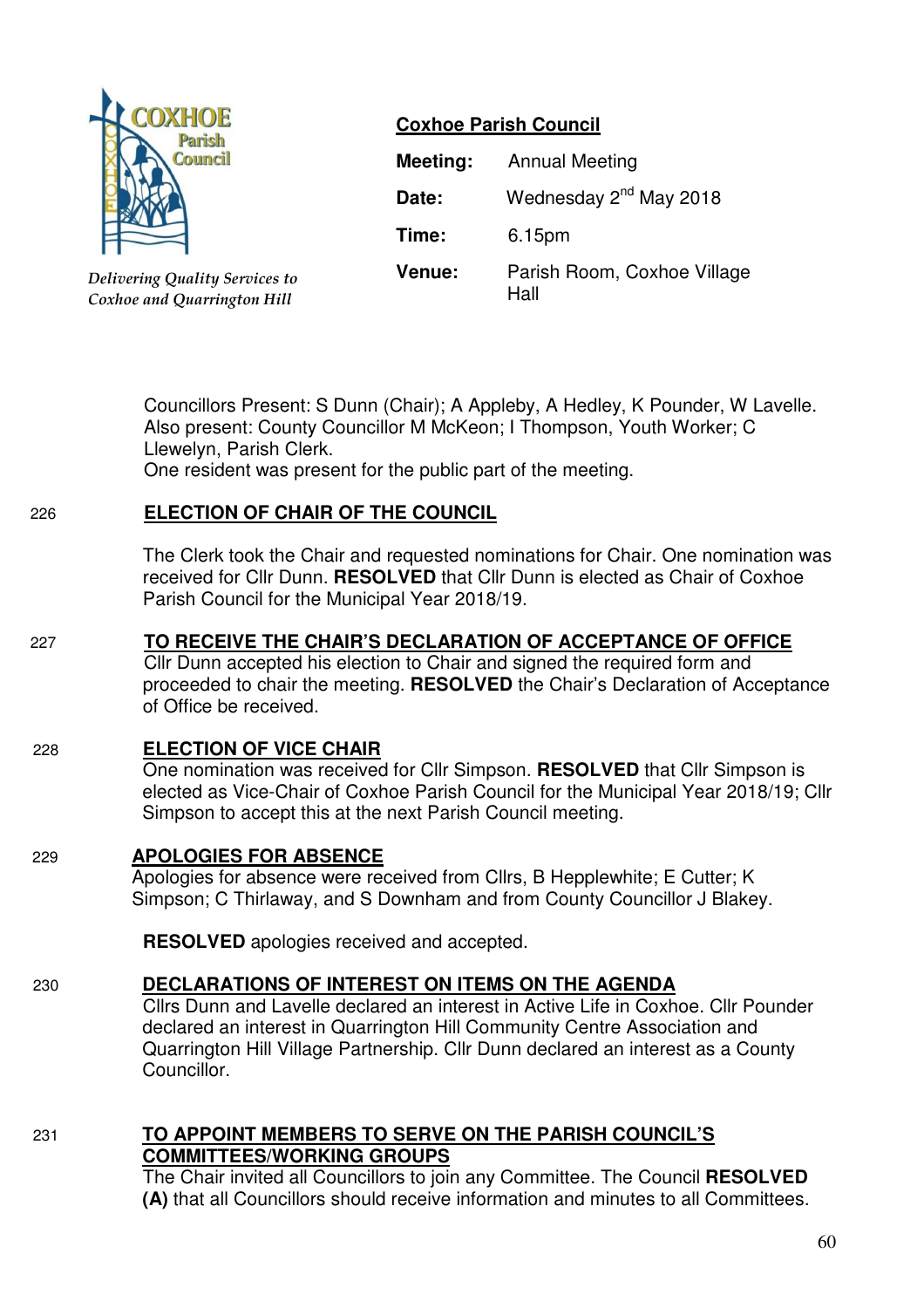| <b>Committee</b>            | <b>Members</b>                   | <b>Delegated Authority?</b> |
|-----------------------------|----------------------------------|-----------------------------|
| <b>Finance Committee</b>    | Cllr Dunn<br>$\bullet$           | N <sub>0</sub>              |
|                             | <b>Cllr Pounder</b>              |                             |
|                             | <b>Cllr Simpson</b>              |                             |
|                             | Cllr Thirlaway<br>$\bullet$      |                             |
| Grievance and Disciplinary  | <b>Cllr</b> Appleby<br>$\bullet$ | Yes                         |
| Committee                   | Cllr Hedley                      |                             |
|                             | <b>Cllr</b> Lavelle              |                             |
|                             | <b>Cllr Pounder</b>              |                             |
|                             | <b>Cllr Simpson</b>              |                             |
| <b>Appeals Committee</b>    | <b>Cllr Cutter</b><br>$\bullet$  | Yes                         |
|                             | Cllr Dunn                        |                             |
|                             | <b>Cllr Downham</b>              |                             |
|                             | Cllr Hepplewhite<br>٠            |                             |
|                             | Cllr Thirlaway                   |                             |
| <b>Human Resources</b>      | <b>Cllr Appleby</b><br>$\bullet$ | Yes                         |
| Committee                   | <b>Cllr Downham</b>              |                             |
|                             | Cllr Hedley                      |                             |
|                             | Cllr Hepplewhite                 |                             |
|                             | <b>Cllr</b> Lavelle              |                             |
|                             | <b>Cllr Simpson</b>              |                             |
| <b>Youth Strategy Group</b> | <b>Cllr Cutter</b><br>$\bullet$  | Yes                         |
| (Committee)                 | Cllr Dunn                        |                             |
|                             | Cllr Hepplewhite                 | Cllr Lavelle is Lead Member |
|                             | <b>Cllr</b> Lavelle              | with delegated authority.   |
|                             | <b>Cllr</b> Pounder              |                             |
|                             | <b>Cllr Simpson</b>              |                             |
|                             |                                  |                             |

#### 232 **TO AGREE THE DATES & TIMES OF THE ORDINARY MEETINGS AND COMMITTEE MEETINGS FOR THE ENSUING YEAR AND APPOINT ANY NEW COMMITTEES OR WORKING GROUPS**

 It was **RESOLVED (A)** to defer to the next meeting establishing membership of an Environment Committee without delegated authority.

It was **RESOLVED (B)** that monthly meetings remain the first Wednesday of each month at 6.30 at Coxhoe Village Hall except the August meeting which will take place on Monday 30<sup>th</sup> July at Quarrington Hill Community Centre.

# 233 **REVIEW OF REPRESENTATION ON OR WORK WITH EXTERNAL BODIES AND ARRANGEMENTS FOR REPORTING BACK**

 **RESOLVED (A)** Cllrs Dunn and Simpson continue to represent the Council at the East Durham AAP Local Council Committee; Cllr Hedley will no longer be a representative.

**RESOLVED (B)** to nominate Cllr Simpson to continue to attend the CDALC Smaller Councils Committee.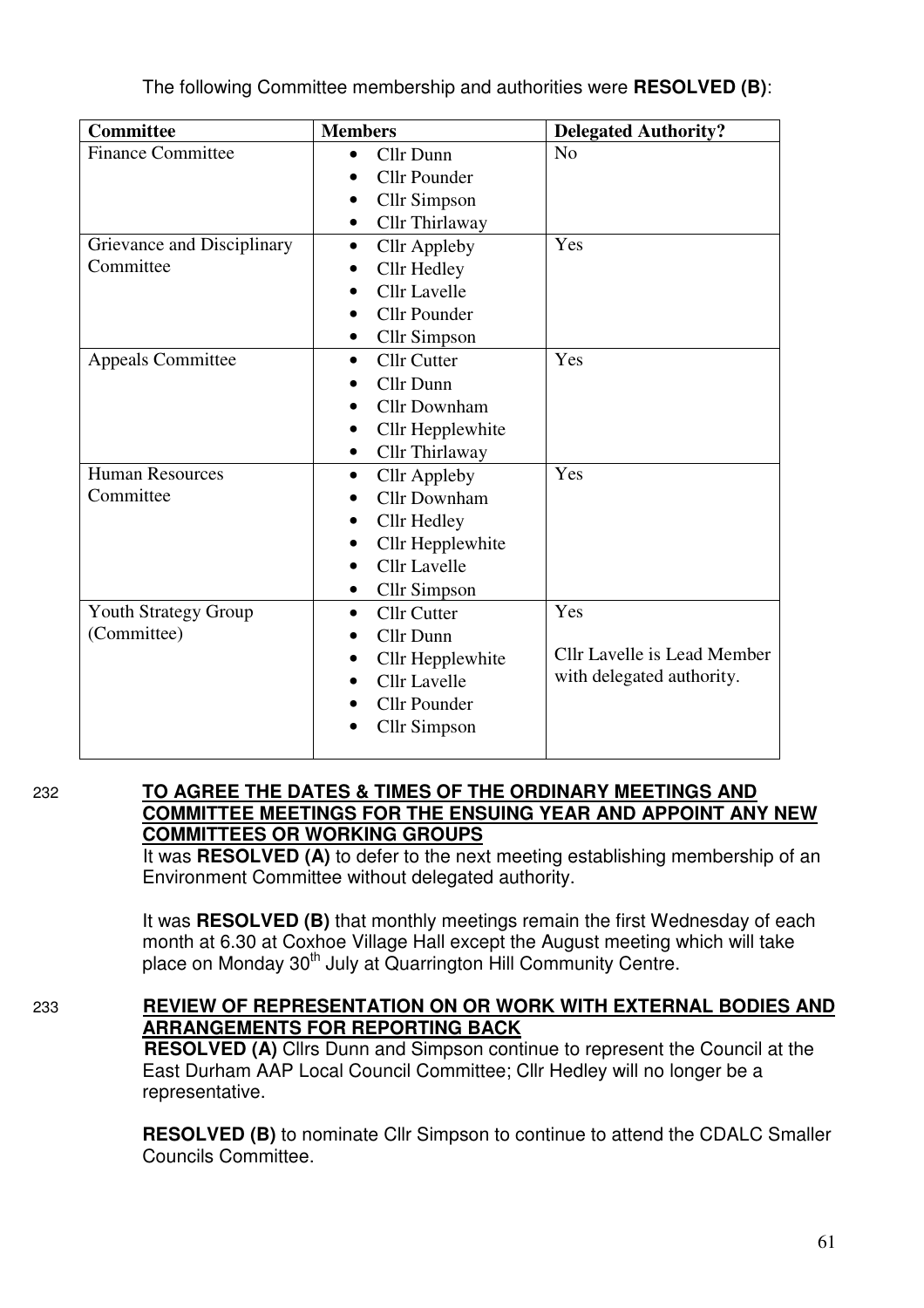### 234 **REVIEW OF STANDING ORDERS SECTION 5J AND ANNUAL GOVERNANCE**

Agreed to defer to the Council's June meeting.

### 235 **FINANCIAL MATTERS**

 The 2017/18 Statement of Accounts was agreed by the Council with no questions or comments. The budget for that year and proposed budget for 2018/19 had been circulated and was accepted by the Council. Current council fees had been circulated and the Council **RESOLVED** that fees would remain unchanged for 2018/19.

### <sup>236</sup> **TO CONFIRM THE MINUTES OF THE MEETING HELD ON 4TH APRIL 2018**

A draft copy of the minutes for the above meeting had been issued with the agenda.

 It was **RESOLVED** that the minutes be approved, confirmed and signed as an accurate record.

The Clerk advised that the objection to Stray Aid's planning application had been sent to the relevant County Council officer.

#### 237 **TIME SET ASIDE FOR QUESTIONS/ISSUES RAISED BY MEMBERS OF THE PUBLIC**

A member of the public raised the state of the road from the traffic lights to the Doctors' Surgery, on Cornforth Lane. The Chair advised this is on the County Council's improvement scheme already, and there will be a meeting with Highways officers where it will be discussed. The blockage on Green Crescent was raised and the meeting told that there is no further news on this for the moment.

### 238 **DURHAM COUNTY COUNCILLORS' UPDATE**

County Councillors gave verbal reports on a number of issues:

Cllr McKeon had done a walkabout on the Featherstone Estate and Parsons Walk with the PCSO. There had not been much crime to report. Empty bottles had been found and they discussed ways to deter people from littering. Cllr McKeon had visited Stray Aid to understand more about the planning application. There had been a walkabout all round Quarrington Hill with County Durham Housing Group. Reported fly tipping and worn surfaces on pavements. The pavement on some of Neil Crescent is to be resurfaced and waiting confirmation on whether Belle Vue pavement will be resurfaced. Some fly tipping has been removed. County Cllrs are approaching County Durham Housing Group about planting trees in some areas of the village. They are still waiting for a date to meet with Highways officers for a walkabout and discussion of Cornforth Lane traffic issues. The County Council hopes to make improvements at Junction 61 and Cllrs want to put information in the September Chronicle. Cllr Pounder asked whether the part time traffic lights on the Jct 61 roundabout can be switched off at weekends and raised problems driving in and out of the Services. Cllr Hedley raised safe crossing points on Coxhoe Front Street. Cllrs McKeon and Dunn had raised these issues with the County Council. The meeting **RESOLVED (A)** that Cllr Hedley would write a letter to Durham County Council on behalf of the Parish Council raising the concerns about safe crossing points. Cllr Pounder said there has been a noticeable increase in traffic on Red Briar Bank. Cllr Dunn advised there is ongoing discussion with Durham County Council about traffic in this area.

**RESOLVED (B)** the information be received and noted.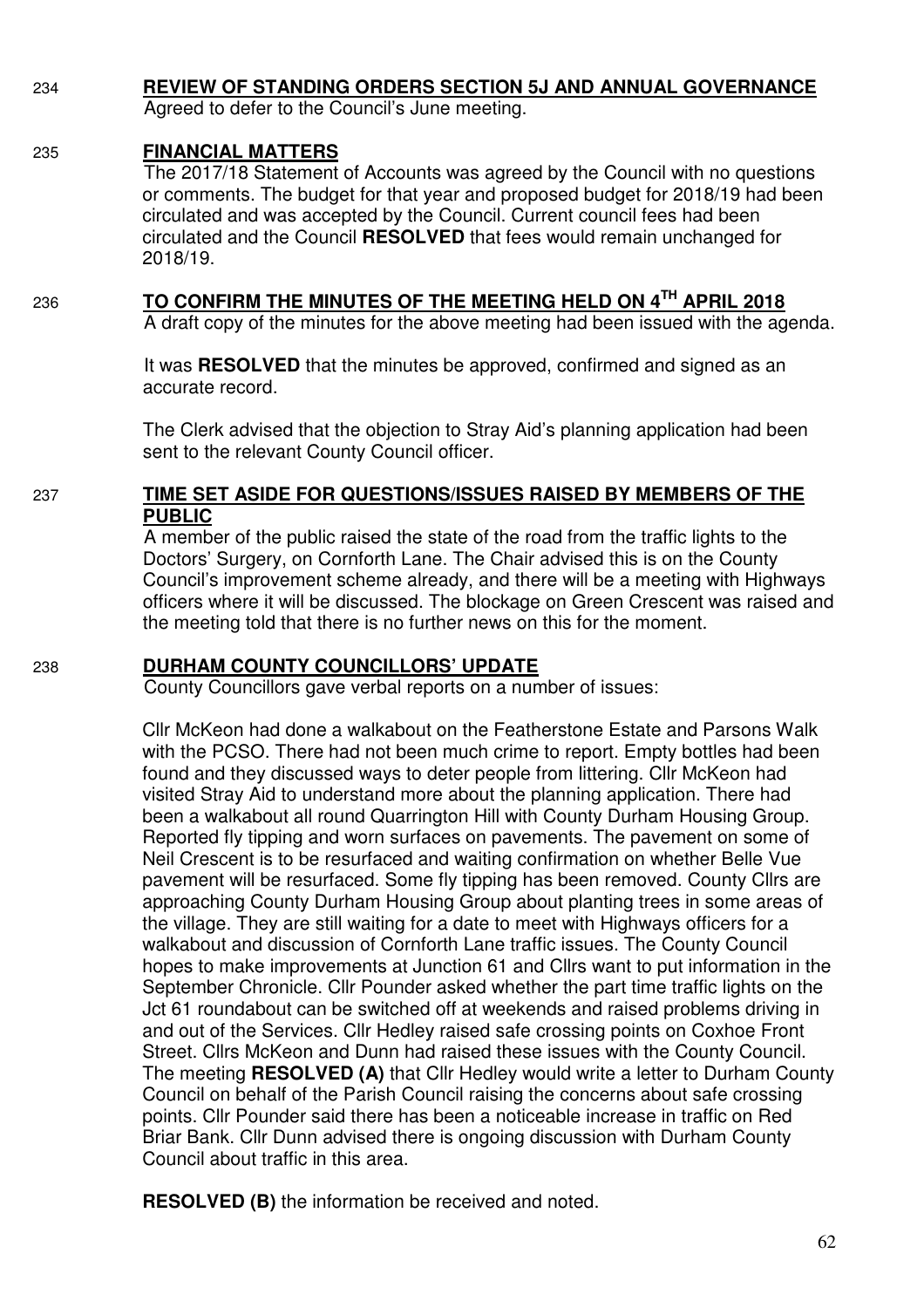### 239 **COUNCILLORS' REPORTS OF THEIR ATTENDANCE AT MEETINGS/EVENTS ON BEHALF OF THE PARISH COUNCIL**

 Cllr Dunn and the Clerk had attended a meeting about Coxhoe Cricket Ground, Cllr Dunn had circulated a report which **RESOLVED (A)** to accept the recommendations. If the ground can be improved the intention would be for community use wider than cricket and Active Life would be asked to administer its use.

Cllr Dunn had circulated a report on a visit he made with the Clerk to the Solicitor. The report was noted and the meeting **RESOLVED (B)** to endorse its actions to register assets and await further reports from the Solicitor.

### 240 **YOUTH PROVISION**

 The Youth Worker presented a written report. The Clerk said thank you to the young people who had painted wooden animals for the King's Wood event. DCC Legacy Support had fed back that there was a wide range of activity offered at Quarrington Hill Youth Club and staff adapted to meet the needs of the group. They had suggested some improvements to paperwork and are providing templates. The Girls Group at Coxhoe are beginning work with Councillor Hepplewhite and Beamish Museum to commemorate the Suffragette movement. Coxhoe Friday groups have been playing football which is kept strictly to 5-a-side and is working well. Staff have held a meeting to plan the next quarter's activities.

Staff have raised concerns about the height restriction on the Menace risk assessment; the meeting **RESOLVED (A)** the Clerk to contact Active Life's manager to ask if this is a genuine restriction.

C Picken and I Thompson attended Keyfund training in April and are considering the next steps. The walkie talkies are working well.

There may be a need to advertise provision in Quarrington Hill.

The Council **RESOLVED (B)** to delegate to the Clerk to authorise planning time for youth staff.

The Clerk advised that consent forms will need to be updated due to GDPR.

**RESOLVED (C)** the information is received and noted.

#### 241 **MATTERS OF INFORMATION**

The Clerk had distributed a report for consideration.

**RESOLVED (A)** defer to next meeting a decision on appointing a lead Councillor for allotments.

**RESOLVED (B)** Clerk to request further details for the next meeting about Coxhoe History Group's WW1 magazine due for publication in November.

Cllr Dunn declared an interest in the next item on the report as he is a County Councillor. The members did not request he leave the room for the discussion. **RESOLVED (C)** WW1 art installation to be explored by County Councillors, approaching Quarrington Hill History Club, and to bring potential costs to the Council.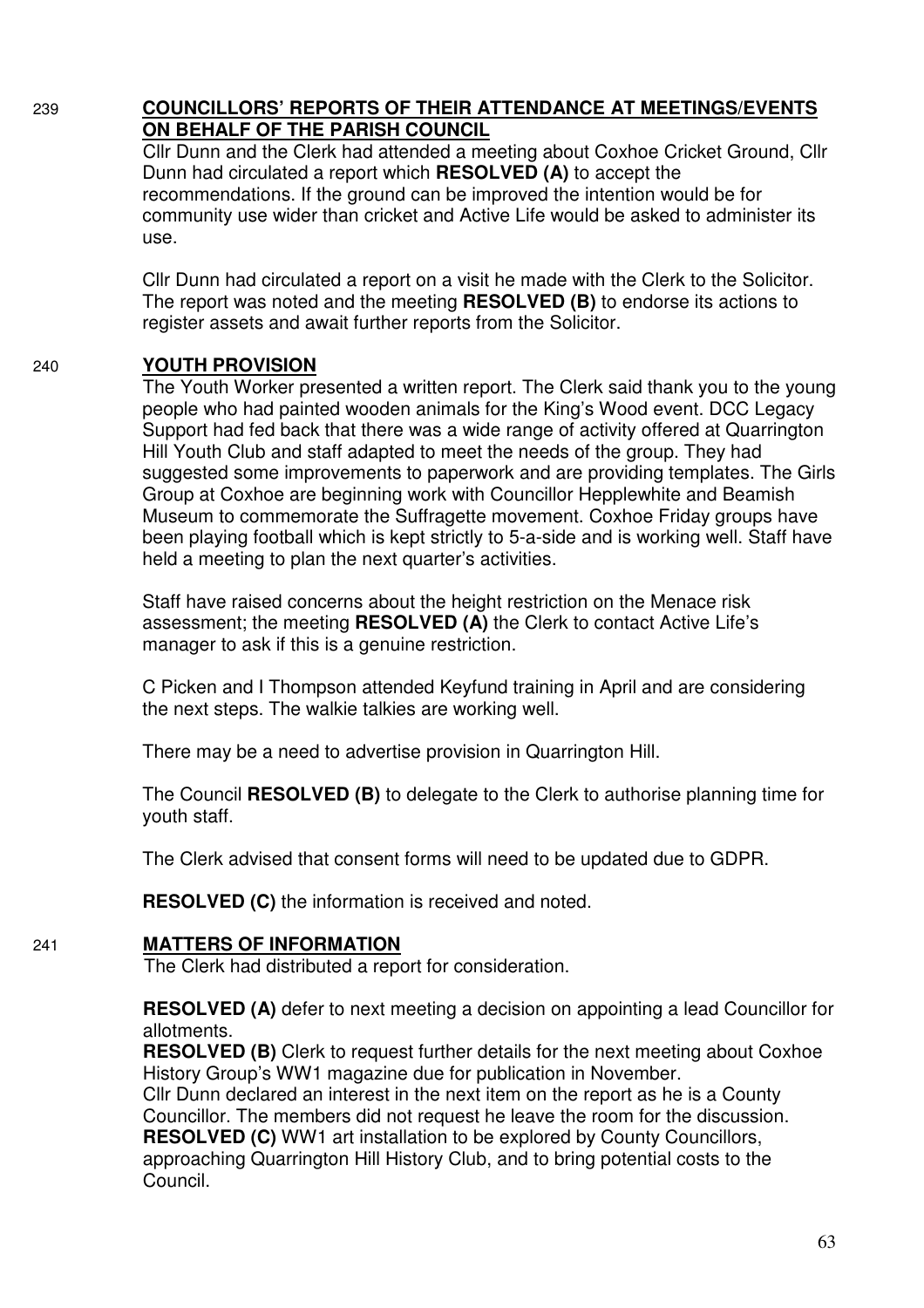**RESOLVED (D)** Clerk and Cllr Dunn to progress beacons discussing costs for up to 5 per village with a company which deliver and supervise them, and possible fireworks for 2018, approaching other local Parish Councils about the possibility of working together. Decisions are required as applications for funding take 3 months. **RESOLVED (E)** dog bin maintenance contract to be renewed.

**RESOLVED (F)** Clerk is authorised to ensure flagpole is serviced.

**RESOLVED (G)** Clerk to explore King's Wood maintenance with current contractor and others and to report back to the Council ideally in June.

**RESOLVED (H)** Council agreed to pay for the removal of yew trees in the cemetery, Clerk to arrange.

**RESOLVED (I)** to wait for Contractor quote on removal of tree stumps on Coxhoe's village green.

**RESOLVED (J)** Clerk to deal with issues as they arise such as unauthorised signs and to report to Council.

**RESOLVED (K)** large noticeboard to be purchased by the Clerk.

County Councillors are looking at buying salt bins. Cllr Dunn distributed a map of proposed locations. Filling them with salt would be an ongoing cost.

The Clerk advised there are outstanding issues actions including action on parking issues.

The report was received and noted.

### 242 **ANNUAL ACTION PLAN**

 The Parish Council **RESOLVED** to accept the updated action plan which will be put on the website and reviewed at regular intervals by the Council.

### 243 **AGREEMENT OF POLICIES AND RISK ASSESSMENTS**

#### Volunteers Policy

 The Clerk had not had time to develop a draft policy for agreement. The Council is insured for volunteers as long as there is a risk assessment. **RESOLVED** Clerk to ask the Youth Worker to complete a risk assessment as a matter of priority. **RESOLVED (B)** the Human Resources Committee to agree a Volunteers Policy for the Council.

#### 244 **GDPR**

 The Clerk had circulated a report for consideration. **RESOLVED (A)** the Youth Service and the Administration Assistant will have their own laptops. **RESOLVED (B)** Clerk to explore storage for email addresses as there may not be enough. The report was accepted and approved.

#### 245 **SCHEDULE OF PAYMENTS REPORT**

The following payments were submitted for approval:

Amendments/Additions from April Schedule:

Please note: the payment to Crest Medical on 21.03.18 of £1,104.00 for Defibrillator Cabinets was refunded to the Council's bank on 24.04.18 because they were unable to give a date for delivery. Order for cabinets placed with Defibshop 27.04.18; these should be available within ten working days and the order was upgraded to a better, more sturdy cabinet.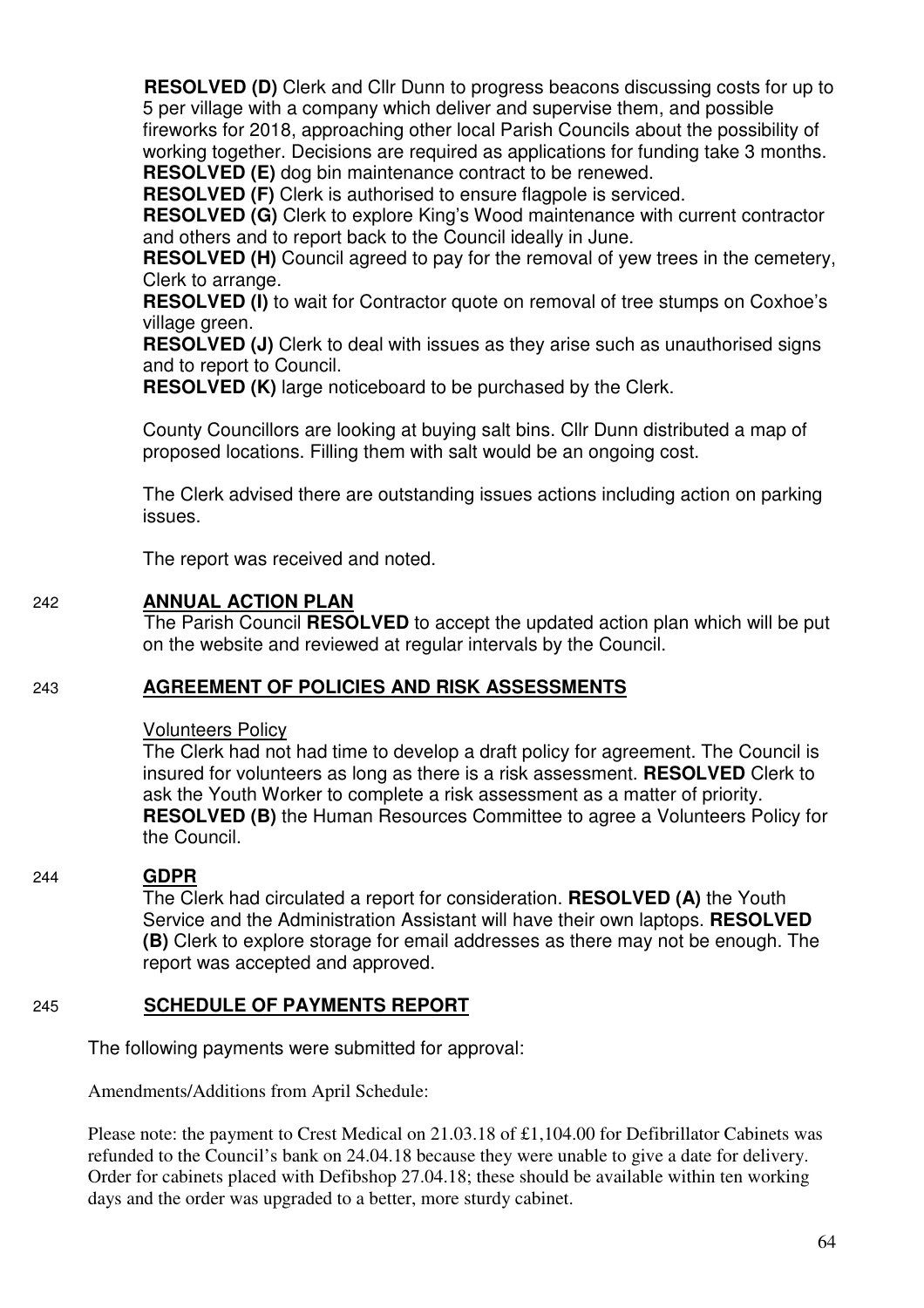| Date of<br><b>Invoice</b> | Date<br><b>Payment</b><br>Due | Payee      | <b>Description</b>                               | Amount    |
|---------------------------|-------------------------------|------------|--------------------------------------------------|-----------|
| Direct<br>Debit           | 04.04.18                      | Mastercopy | Photocopier Usage                                | £36.00    |
| N/A                       | 30.04.18                      | Defib Shop | 2 Defibrillator Cabinets                         | £1,068.00 |
| N/A                       | 28.03.18                      | Vodafone   | <b>Mobile Phones</b>                             | £108.14   |
| N/A                       | 12.04.18                      | Cllr Dunn  | Youth Service Equipment<br>(speakers and lights) | £270.71   |

 $\ddot{\phantom{0}}$ 

May Payments Due:

| Date of        | Date           | Payee                 | <b>Description</b>                  | <b>Amount</b> |
|----------------|----------------|-----------------------|-------------------------------------|---------------|
| <b>Invoice</b> | <b>Payment</b> |                       |                                     |               |
|                | <b>Due</b>     |                       |                                     |               |
| N/A            | 30.04.18       | <b>Staff</b>          | <b>Salaries</b>                     | £2,470.09     |
| Direct         | N/A            | <b>NEST</b>           | <b>Employer Pension</b>             | £38.25        |
| debit          |                |                       | Contribution                        |               |
|                |                |                       |                                     | Total         |
|                |                |                       |                                     | Payment:      |
|                |                |                       |                                     | £84.15        |
| N/A            | N/A            | <b>HMRC</b>           | Employer's Liabilities              | £672.55       |
| Direct         | N/A            | <b>Scottish Power</b> | Memorial Garden Lighting            | £10.00        |
| debit          |                |                       |                                     |               |
| Direct         | N/A            | Vodafone              | <b>Mobile Phones</b>                | £69.01        |
| debit          |                |                       |                                     | <b>APPROX</b> |
| Direct         | On or after    | BT rental (direct     | Telephone and broadband             | £34.68        |
| debit          | 08.05.18       | debit)                | rental                              |               |
| 16.04.18       | By 16.05.18    | <b>UK Hosting</b>     | Email host                          | £23.99        |
| 18.04.18       | 30 days        | Smith of Derby        | <b>Quarrington Hill Clock</b>       | £240.00       |
|                |                |                       | Maintenance                         |               |
| 18.04.18       | 30 days        | Smith of Derby        | <b>Coxhoe Clock Maintenance</b>     | £235.20       |
| 24.04.18       | N/A            | Viking                | Stationery                          | £98.95        |
| 27.04.18       | By 27.05.18    | Altogether            | <b>Grounds Maintenance Contract</b> | £952.50       |
|                |                | Greener               | April 18                            |               |
| 26.04.18       | By 26.05.18    | <b>CDALC</b>          | <b>Annual Subscription</b>          | £597.66       |

` **RESOLVED (A)** that the above payments be received and approved.

Bank Reconciliation at 30.04.18

**RESOLVED (B)** that the reconciliation will be circulated to Councillors in advance of the next meeting.

### 246 **PLANNING & CORRESPONDENCE REPORTS**

Planning notices received by Durham County Council

| Application<br><b>Number</b> | Applicant     | Location            | Proposal                    |
|------------------------------|---------------|---------------------|-----------------------------|
| DM/18/01104/TPO              | Mr Ken        | Wren Cottage        | Crown Lifting of 2no. trees |
|                              | <b>Holmes</b> | <b>Station Road</b> |                             |
|                              |               | West                |                             |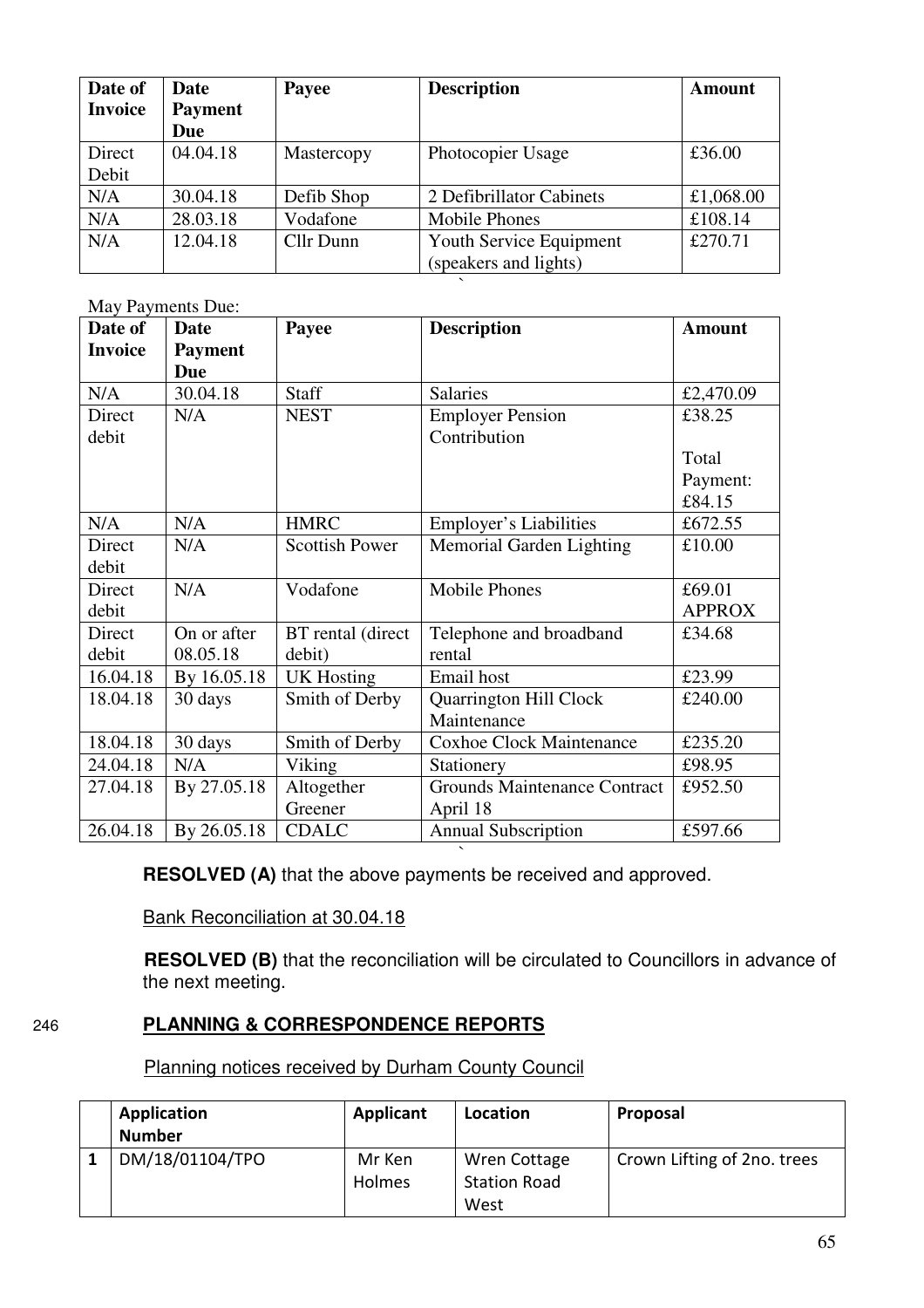|                 |         | Coxhoe              |                           |
|-----------------|---------|---------------------|---------------------------|
|                 |         | Durham              |                           |
|                 |         | DH <sub>6</sub> 4AS |                           |
| DM/18/01179/FPA | Mr Alan | 2 Roslyn Mews       | Erection of single storey |
|                 | Mayhew  | Coxhoe              | pitched roof extension to |
|                 |         | Durham              | side of existing dwelling |
|                 |         | DH6 4BP             |                           |

Planning applications approved by Durham County Council

|                | <b>Application Number and Applicant</b> | Location               | Proposal               |
|----------------|-----------------------------------------|------------------------|------------------------|
| $\mathbf{1}$   | DM/17/03710/FPA                         | <b>Bridge House</b>    | Change of use from     |
|                | Mr David Brooks                         | 9 Bridge End           | public open space to   |
|                |                                         | Coxhoe                 | private garden use     |
|                |                                         | Durham                 |                        |
|                |                                         | DH64HU                 |                        |
| $\overline{2}$ | DM/18/00045/FPA                         | 34 Landsdowne Road     | Single storey garage   |
|                | Mr L Johnson                            | Coxhoe                 | extension to side of   |
|                |                                         | Durham                 | property               |
|                |                                         | DH6 4DJ                |                        |
| 3              | DM/18/00532/FPA                         | 7 Oakwood              | Single storey side and |
|                | Mr Malcolm Maddison                     | Coxhoe                 | rear extension         |
|                |                                         | Durham                 |                        |
|                |                                         | <b>DH6 4SQ</b>         |                        |
| 4              | For information:                        | Land To The East Of St | Formation of           |
|                |                                         | Marys Terrace          | temporary construction |
|                | DM/17/03296/FPA                         | Park Hill              | access                 |
|                | Keepmoat Homes Ltd                      | Coxhoe                 |                        |
|                |                                         | Co. Durham             |                        |
|                |                                         | <b>DH6 4JB</b>         |                        |

Planning applications refused by Durham County Council

None.

 **RESOLVED (A)** the Parish Council has no comment to make with regards to the planning matters in the report.

**Correspondence** 

| <b>Received From</b>        | <b>Summary</b>                                                    |
|-----------------------------|-------------------------------------------------------------------|
| Durham Woodland Revival     | Information leaflet on Durham Woodland Revival                    |
| Allotment Holder            | Request for reconsideration by the Council that they be added to  |
| <b>Quarrington Hill</b>     | the waiting list for a further plot.                              |
| <b>Newcastle University</b> | Further sketches with ideas for Coxhoe                            |
| <b>Planning Students</b>    |                                                                   |
| <b>Keepmoat Homes</b>       | Keepmoat Homes have started on the new housing development        |
|                             | at Park Hill. Part of the commitment within the development is to |
|                             | provide 'public art' and create a public art project with local   |
|                             | schools and community groups. They are seeking a conversation     |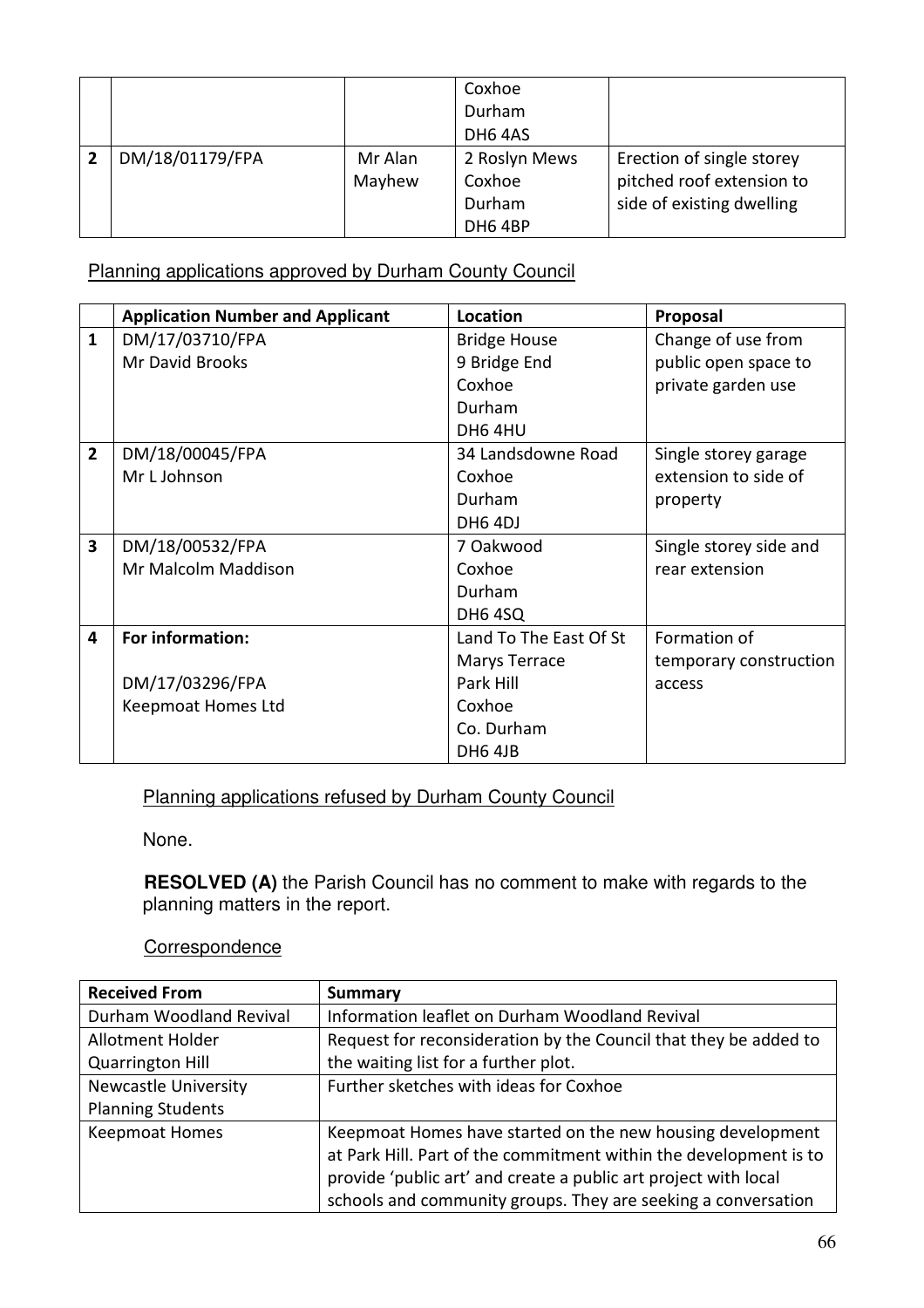|                                              | with the Parish Council among others which will help to identify<br>any particular groups they should involve and discuss ideas for<br>the project.                                                                                                                                                                                                                   |
|----------------------------------------------|-----------------------------------------------------------------------------------------------------------------------------------------------------------------------------------------------------------------------------------------------------------------------------------------------------------------------------------------------------------------------|
| Paula Prest, Coxhoe Scouts                   | They would like to do some work in the Peace Haven garden.<br>They would make funding bids and would be grateful for any<br>advice on this. They have also requested that one or two<br>Councillors go to a Monday night meeting to give a short talk on<br>the Council and what the Parish is responsible for and how groups<br>like Scouts or individuals can help. |
| <b>Business Owner, Front Street</b>          | Concern over double parking                                                                                                                                                                                                                                                                                                                                           |
| Resident                                     | Raised a long standing concern over lack of advanced signage as<br>cars approach the zebra crossing on the high street.                                                                                                                                                                                                                                               |
| Durham Community<br><b>Woodlands Network</b> | Invitation to meeting 15.06.18                                                                                                                                                                                                                                                                                                                                        |
| <b>Business Owner</b>                        | Reliant on customers being able to park within a convenient<br>distance to the business. Raised the problem is of people parking<br>in Coxhoe, and then leaving their vehicles all day.                                                                                                                                                                               |
| Clive Lawson                                 | Invitation to St Helen's Church Annual Miners' Service 05.05.18                                                                                                                                                                                                                                                                                                       |
| St Mary's Church                             | Invitation to service celebrating 150 <sup>th</sup> anniversary of consecration                                                                                                                                                                                                                                                                                       |

### The Council **RESOLVED**:

- 1. Clerk to take further advice on the allotment query and bring back to the Council
- 2. Clerk to ask Newcastle University planners if they will be doing a further report
- 3. Clerk to approach DCC for permission for Scouts to improve the peace haven; Cllrs Lavelle and Hepplewhite may be able to support with funding bids
- 4. Cllr Dunn will talk to the Scouts
- 5. Double parking issue to be discussed with DCC Highways Officer
- 6. Cllr Dunn to take up signage at zebra crossing
- 7. Cllr Dunn to discuss with DCC Highways Officer the issues of people parking all day
- 8. All other correspondence is received and noted.

#### **Bulletins**

| <b>Received From</b>           | <b>Summary</b>                                                 |
|--------------------------------|----------------------------------------------------------------|
| Durham Woodland Revival        | Information leaflet on Durham Woodland Revival                 |
| <b>CDALC</b>                   | Severe Cold Weather Alert                                      |
| <b>CDALC</b>                   | Presentation from Mazars training session on external audit    |
| <b>NALC</b>                    | GDPR checklist including what must be done before 25.05.18     |
| <b>NALC</b>                    | NALC Chief Executive's Bulletin 14                             |
| Northern Heartlands via        | Complimentary places for event including engaging harder to    |
| <b>NALC</b>                    | reach people in communities                                    |
| <b>CDALC</b>                   | Smaller Councils Forum meeting 24.05.18                        |
| <b>CDALC</b>                   | NALC and CDALC information on Parish Meetings and polls        |
| <b>CDALC Chief Executive's</b> | Includes information on GDPR and pay scales                    |
| <b>Bulletin 16</b>             |                                                                |
| <b>CDALC</b>                   | GDPR Update that an exemption is sought for Parish Councils    |
|                                | from appointing a DPO (which would most likely have to be paid |
|                                | for)                                                           |
|                                |                                                                |
| <b>CDALC</b>                   | Information on a meeting with the Company of Community         |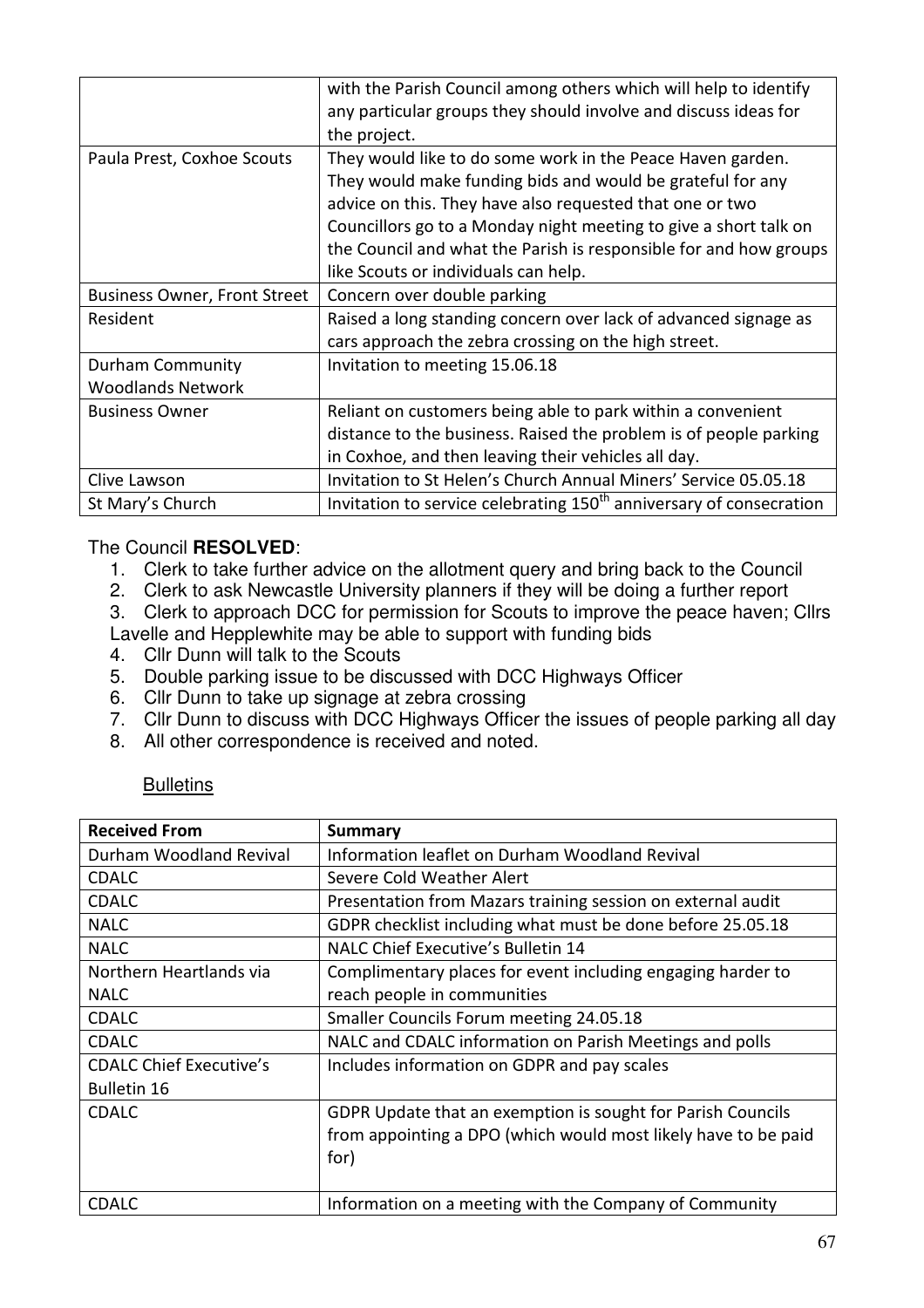|              | Organisers                                                 |
|--------------|------------------------------------------------------------|
| <b>CDALC</b> | National Rural Crime Survey 2018 invitation to participate |

**RESOLVED** the information is received and noted.

#### 247 **COMMUNITY REPORTS**

Quarrington Hill Community Centre

 The annual report had been submitted to the Annual Assembly of Electors earlier this evening.

Coxhoe Village Hall

No report given.

#### Active Life in Coxhoe

 The Centre is looking to replace gym equipment. The Centre has requested that the Council considers how it gives its funding and the Council **RESOLVED** to put this on the next meeting's agenda.

#### Coxhoe History Group

The annual report had been submitted to the Annual Assembly of Electors earlier this evening.

#### 248 **EXCLUSIONS OF THE PRESS AND PUBLIC**

At this point of the agenda all members of the press and the public were asked to leave the meeting room due to an item classified as being of a confidential nature in accordance with section 1(2) of the Public Bodies (Admission to Meetings) Act 1960.

#### Human Resources Committee Recommendations

The members noted the minutes of the Human Resources Committee meeting from 23<sup>rd</sup> April 2018.

At 8.30pm the Chair requested members' agreement, as per Standing Order 3(w), to extend the meeting beyond the standard 2-hour period.

**RESOLVED** Standing Order 3(w) be invoked and the meeting continue.

#### Staffing Review

The Council received the Clerk's Staffing Review report. **RESOLVED (A)** defer Section 1 until the Administration Assistant is recruited.

**RESOLVED (B)** Council agree the roster for Youth staff and Clerk to ask casual staff when they are available for work.

**RESOLVED (C)** Clerk to send proposed document obtained from Locum Clerk at point 1G of the report to all Councillors, with tracking so it can be amended and agreed at the next H R Committee meeting.

**RESOLVED (D)** all H R Committee recommendations in Section 2 are agreed.

**RESOLVED (E)** at section 3 there would be no continuous service.

**RESOLVED (F)** section 4 is noted and section 5 is noted and approved.